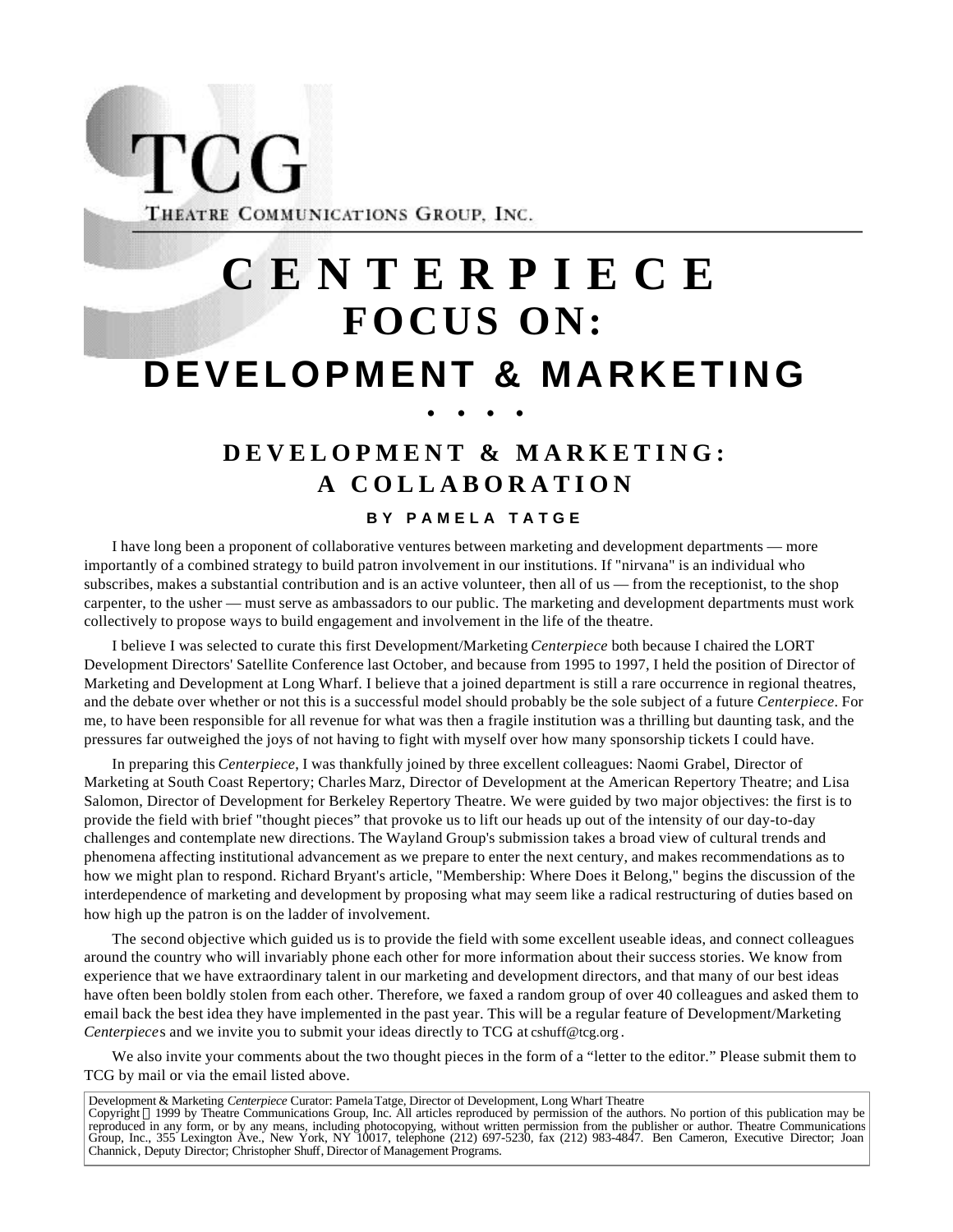## **MEMBERSHIP: WHERE DOES IT BELONG?**

#### **BY RICHARD T. BRYANT**

Every nonprofit theatre sells single tickets and most sell subscriptions. All raise money, and most sell memberships. These days all these transactions are merged (or should be) into a unified database that records every nit and dit imaginable – all tracked across a continuum of transactions that ranges from a \$10 ticket to a million dollar contribution.

With everyone who sell tickets or raises money constantly reaching into the same electronic file for the same names and addresses, what policy should govern the use of the lists and how should the responsibility for maximizing revenue be decided among fundraising and marketing personnel?

Since most of the organizational structure in the nonprofit performing arts predates the arrival of integrated databases, you could begin by simply merging the marketing and development functions altogether. It's an ideal solution that you may have tried – but it rarely works for very long. Either fundraising or ticket sales suffer, depending on the sensibilities and training of whoever leads the group.

With this in mind, separate but interdependent marketing and development departments must *share* the keys to the database, deferring authority to each other based on the financial history of the patron. The marketing department should be responsible for consumer marketing. This could be defined as those patrons you don't know very well (if at all) and would include all records with a transaction history below \$1,000. The development office should be charged with relationship marketing. This would included all records with a history above \$ 1,000 – the people you must know very well, and closely follow in order to achieve your charitable objectives. Income goals and authority for list use, trades and updates is likewise split at \$1,000 between marketing and development.

(The choice of \$1,000 as the demarcation point can vary based on the circumstances of a particular theatre, budget size and average gift. These factors can also create exceptions that need to be noted).

Under this proposal, the marketing group designs, packages and sells all tickets, subscriptions and memberships – any product aimed at a patron with an annual cumulative transaction value of \$999 or below. These are all related consumer activities that are suitable for mass marketing. By merging membership into ticket sales, ticketing and membership sales through inbound phone lines, box office windows, web sites and other ticket sales outlets.

Since as much as 90 percent of any nonprofit theatre's database falls below the designated \$1,000 level, under this plan, development officers are free to concentrate more fully on what they do best: developing personal relationships with groups and individuals, managing governing structures and raising money.

While it may seem that the development office gives ground by letting go of the lower level membership, it works both ways. Under this plan subscription and ticket processing, long the exclusive province of the box office or the marketing group, must now design its process to enable development officer to access ticket transmittals, distribution techniques, exchanges, last minute access to exclusive inventories and advance sale priorities. This could include enclosing handwritten notes with subscription tickets, Fedexing ticket orders, violation of exchange policies, customized box office interventions and the establishment of priority phone services and personnel.

Let's take a clue from America's zoos, sports clubs and airlines. Instead of prematurely promoting philanthropy, let's make membership a low-level threshold to ticket buying that provides income and promotes frequency. Audience affinity, retention and revenues will be better served.

*Richard T. Bryant, through his consulting company, is developing the marketing strategy and systems for the 2001 launch of Philadelphia's \$255 million performing arts center, a role he also played for the opening of the New Jersey Performing Arts Center. He was marketing director at Orange County Performing Arts Center for ten years before which he promoted Arena Stage and was a founding member and first president of the Helen Hayes Awards. He also teaches Audience Development in the graduate school at New York University.*

## **TAKING ADVANTAGE OF CULTURAL TRENDS IN STRENGTHENING INSTITUTIONAL ADVANCEMENT**

#### **BY THE WAYLAND GROUP**

The Wayland Group has identified six broad cultural trends which can be expected to have a significant impact on institutional advancement; and some suggestions which might guide us in our future planning as advancement professionals. These cultural trends are: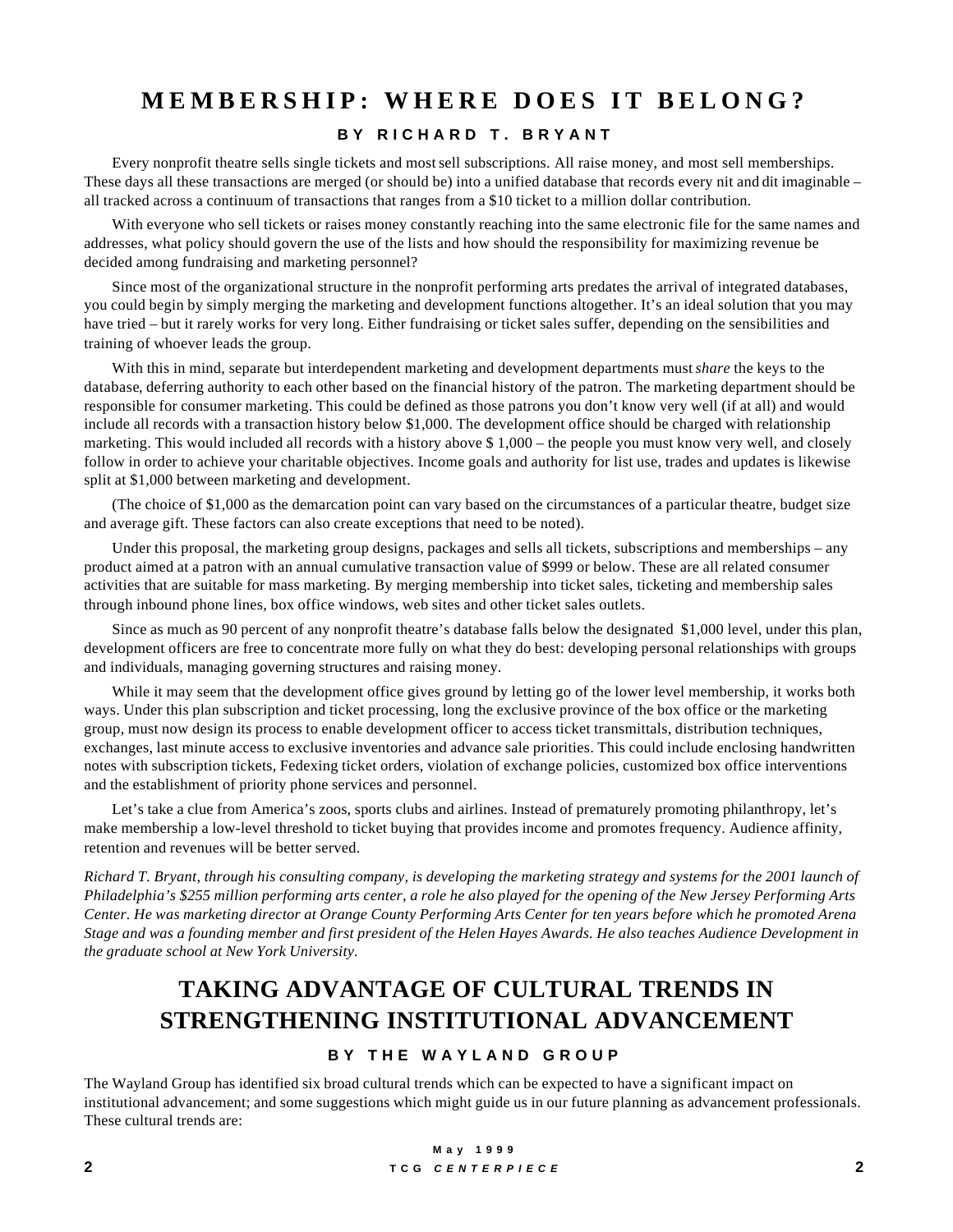#### • **Distrust of large, well-established "wealthy" institutions:**

We see this trend throughout society. Since the 1970s, for example, there has been an increasing disillusionment with and distrust of government. During the 1980s, we saw United Way and other federated charities bow to donor demand and move from relatively bureaucratic allocations process to providing donors with greater choice. In general, we see a drive for greater accountability for institutions, and less trust of size and history as prima face evidence of worthiness for support.

#### • **Generational change:**

As has been widely reported, over the next several decades an extraordinary transfer of wealth will take place in the United States – a transfer in the many trillions of dollars. What is less widely reported is that such a transfer is occurring between a philanthropic generation of individuals and a relatively less philanthropic generation. Those of the "baby boom" generation began their families later and arguably have fewer discretionary resources that their parents. The phenomenon is even more pronounced among Generation Xers and other young people. Among the recipient generations for "transferred" resources, there is a confluence of the pressure of rising costs for goods and services together with a more entitled value/benefit orientation in which people, perhaps rightly, insist on getting "more impact for their money."

#### • **Increased use of technology and electronic communications and the changing media environment**

Twenty years ago nonprofit organizations credentialized themselves by demonstrating responsible planning and budgeting; over the next ten years their approaches to and competence in technology will be a similar "test." In addition, contemporary audiences are more and more used to receiving messages through higher cost electronic media, whereas nonprofits have traditionally used — and still arguably can only afford lower cost media (e.g. direct mail). Efforts on the part of nonprofits to communicate with their existing and potential constituencies are made even more complicated in that traditional media have saturated the market. Indeed, some direct mail consultants are for the first time suggesting that we mail less frequently, rather than more frequently, so as to provide a greater impact through selectivity. Accordingly, nonprofits must be highly sophisticated, strategic and knowledgeable about the range of communication techniques available.

#### • **Desire for humanity, community and "connection"**

There's a pervasive nostalgia throughout society over a time in our collective past when life was – at least in memory – simpler, more elemental and happier. A time, in which people felt more connected to one another through common values, community and culture. Thus we can expect constituents of nonprofit organizations to be looking to their volunteer and donor involvement to fulfill part of this need

#### • **Pluralism and diversity**

The plurality of constituencies and ethnic groups is no longer just a phenomenon of large urban centers; throughout society, there is both the fact and recognition of increasing diversity and heterogeneity of constituents and "customers" served.

#### • **Rapid institutional realignment through merger consolidation**

As in most business trends, the nonprofit sector has followed the trend in the corporate sector in the direction of partnerships and mergers. Some of these alliances are driven by necessity, some by resource constraints, some by a drive for efficiency. In any case the challenge to institutional advancement programs is a potential loss of identity and a general flattening of "brand" identification which, for most institutions, has been an essential factor in their marketing efforts.

How can we respond to the trends described above? Some thoughts:

#### • **Let people "touch" what you do; let constituents and potential donors see and feel the real work of your organization.**

During the 1970s and 1980s it was fashionable for nonprofit organizations to behave in a more "corporate" manner. While much of this was useful and brought nonprofits a better level of organization and more responsible financial management, many institutions press the trend too far. It is not the spirit of the independent sector to "downsize" for "shareholder value." Indeed to the extent to which nonprofits compete with the corporate sector in this regard, they are unlikely to be viewed more favorably. Potential donors need to understand that quality institutions in the independent sector are providing essential services and need to be judged by the value of their missions and the quality of their programs, not merely by their organizational abilities.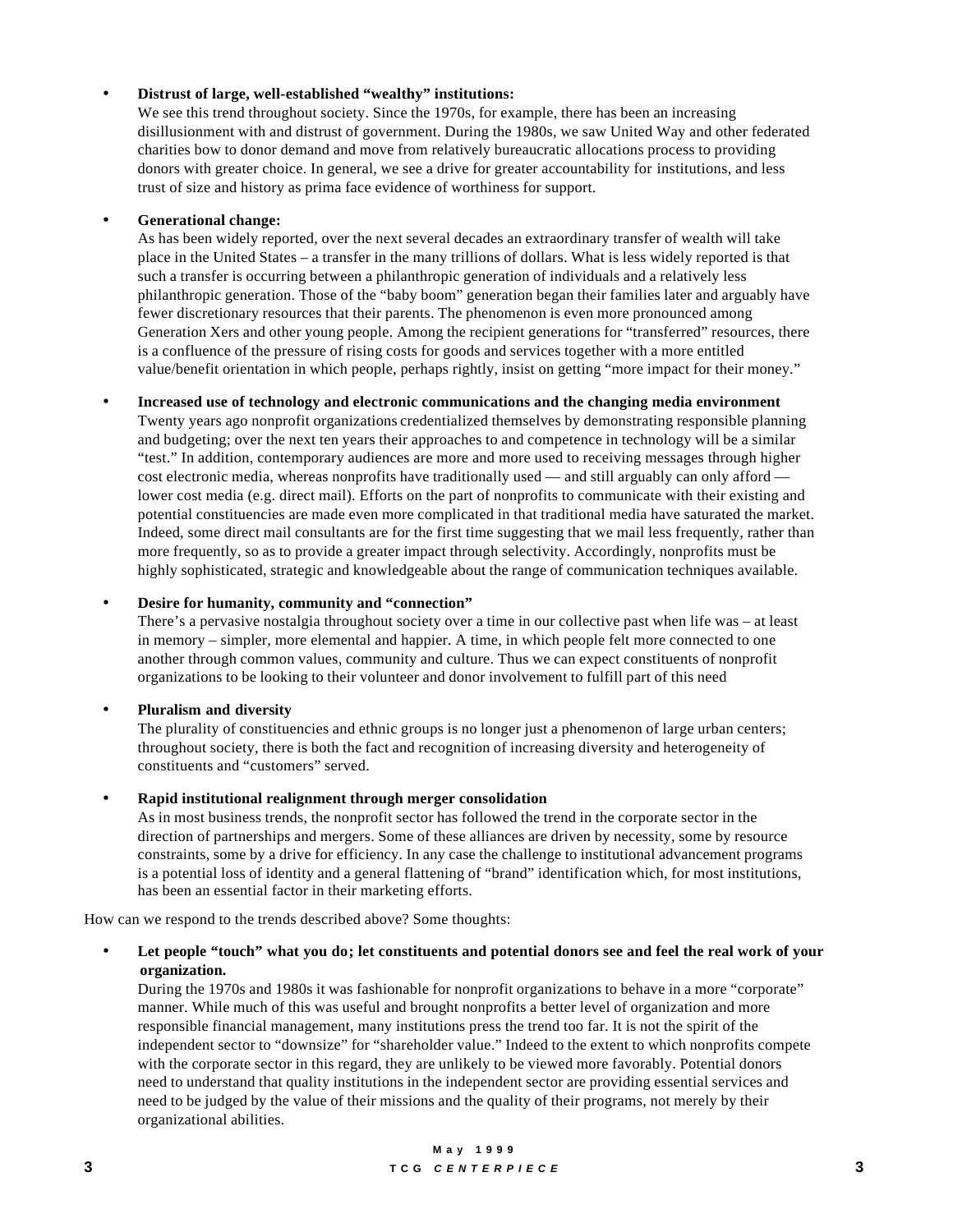#### • **Clarify your mission, while embracing appropriate strategic alliances.**

What business are we in? What do we do well and what do we do badly? In those businesses in which we are challenged, what do we want to improve and what do we want to abandon? Who can be our partners? Do we necessarily lose "brand" as a function of affiliation and partnerships? People will respond to an important, proportional, differentiated mission irrespective of alliances. Accordingly, while we need to clarify our mission, we should not be afraid to collaborate for effectiveness and for increased "reach."

#### • **Share real information – not a mere "communication strategy."**

While acknowledging the importance of lively, interesting and engaging institutional marketing, our experience is that audiences are more and more cynical about a pure public relations strategy. Potential donor and "customers" are interested in the simple truth without "fudging." We must communicate through people; no technology or communications vehicle can possibly compete with simple human interaction which is at the heart of every donor exchange.

- **Link individuals to the real work of an organization give them a stake and expect and demand the best.** In our experience, people will give to those organizations where they have a special personal connection – not only through their particular history, but also through ongoing involvement and responsibility, In the most effective organizations people giving the most time are also giving the most money. In your thinking about donors, emphasize a lifetime of relationship, continue aggressive fundraising, and be continually in the business of forming advisory committees, focus groups, task forces and adjunct boards to "throw open the doors" of your organization and issue legitimate, thoughtful invitations for participation where participants have a real stake and their opinions are respected – as opposed to a mere "cultivation strategy."
- **Be specific in describing the reach and impact of your organization's programs.** People may distrust size, but they do want quality. Donors will respond to specific cause-and-effect arguments which are moderate and proportional and which show "authentic" real progress. Baby boomers, particularly, will place an emphasis on specific, measurable impact.

With these thoughts as background, it must also be said that what is most important to a successful advancement program is good strategic thinking, consistently and persistently pursued. A real effort to understand the marketplace in which an institution operates, to clarify the mission, and link interested individuals with the real work of the program will pay huge dividends to the ultimate results in your development program.

*Copyright The Wayland Group, 1992-93, edited with permission. The Wayland Group, 323 Boston Post Road, Suite 3C, Sudbury, MA 01766.*

# **S UCCESS S TORIES**

#### **COMPS FOR CORPS**

#### *submitted by Charles Marz, Director of Development, American Repertory Theatre*

A small idea but one that has worked well at developing a pool of interesting corporate prospects. We have a COMPS FOR CORPS box at the box office where we encourage ticket buyers to drop their business cards. Every other week we draw one card and award two free tickets to an upcoming production. Last year we received more than 800 cards, many from current subscribers from whom we had no previous corporate/business affiliation. We then follow-up with a letter asking for advice and assistance in generating support from the individual's business or corporation.

#### **UNDER 25? ONLY \$10!**

#### *submitted by Alan Harrison, Director of Communications, Seattle Repertory Theatre*

Seattle Repertory Theatre became one of the first theatres in the country to set \$10 as the price of tickets for anyone under the age of 25. Every ticket to every performance of every production is available at that price, and tickets may be purchased at any time. Simply put, there are no restrictions *at all*.

The results have been positively staggering. In the 1996-97 season, roughly 1,500 tickets were sold at a traditional "student rush" rate (50% off, 30 minutes before curtain) for an eight-play season. In 1997-98 (a nine-play season), the first year of "Under 25? Only \$10!", *over 7,500* tickets were sold to audience members under the age of 25, a 500% increase. And this season, with one production remaining, that number has skyrocketed *over 10,000*.

The age of 25 was not chosen at random. We felt that we were doing a fair job at reaching high school and college students, either through the rush program or our special student matinee program. But upon graduation from college at the approximate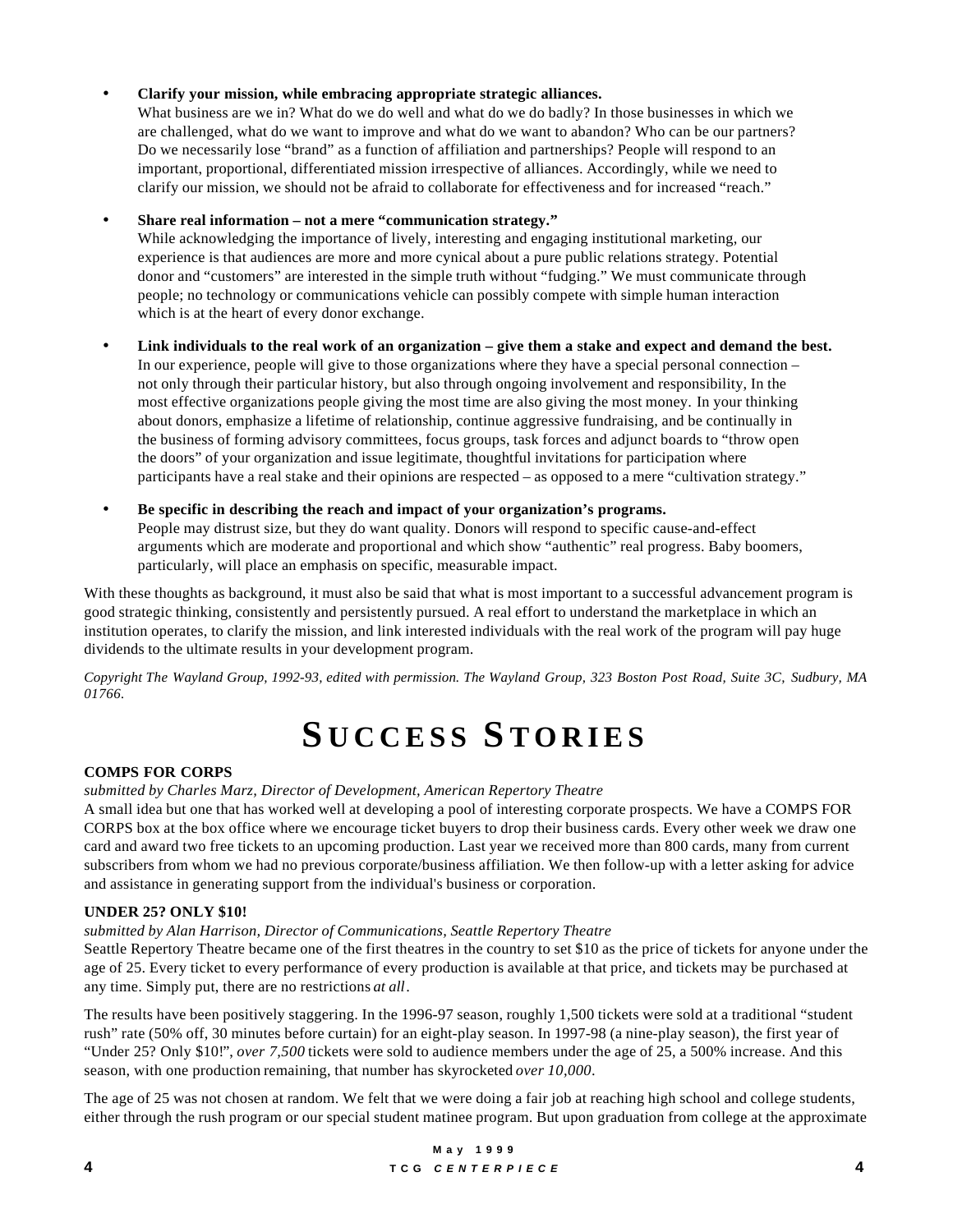age of 22, these students have incurred a tremendous amount of student loan debt. By extending the age to 25, we are among the few major arts organizations making a direct approach to this savvy, educated crowd. The logic suggests that by the age of 35, many of these people will be more highly paid, and will remember Seattle Repertory Theatre as an organization with whom they have personally benefited — a huge advantage for potential contributed income. To that end, we are keeping close watch on this section of the ticket-buying public.

#### **STATE-OF-THE-ART CALL CENTER**

#### *submitted by Beth Hauptle, Director of Public Relations and Marketing, The Shakespeare Theatre*

In the ongoing attempt to provide the highest quality service to our audience of ticket buyers and donors, we have included a state-of-the-art inbound and outbound call center in our new administrative building. We moved our box office staff from the theatre (with the exception of window service) to the new space and for the first time are providing one-stop shopping. With a call to one phone number a person can purchase a single ticket, a subscription, a group order, exchange their tickets, respond to an invitation to a members-only event, or make a donation. While one-stop shopping for ticket services is not necessarily unique, we are pleased that our donors can make one call and have most, if not all, of their needs met. Both service and sales have improved with inbound and outbound callers sharing the same space.

#### **PROSPECTING NEW SUBSCRIBERS VIA PRIZM ANALYSIS**

#### *submitted by Andrew Huang, Marketing Director, Alley Theatre*

In the past, the Alley's distribution of its season brochure consisted of swapping mailing lists with various arts groups and mailing to our single ticket buyers and lapsed subscribers. Back in my radio days, we implemented a direct marketing scheme that utilized a PRIZM psychographic analysis of our listeners. Through the use of multiple databases, this analysis gives a detailed description of the customer (type of car s/he drives, magazine subscriptions, what type of purchases are made on credit cards, and many others). Each "type" of person is classified into one of 64 different PRIZM Clusters. We had an analysis done of our subscribers and a separate analysis of our single ticket buyers and then distributed our brochure to the people who fit our most common Clusters, yet who were not subscribers.

The distribution was done through direct mail and an insert in the *Sunday Houston Chronicle*. The results were phenomenal. This program was set up through the *Houston Chronicle's* Database Marketing Department. We were able to negotiate a competitive price that was actually cheaper than the postage costs the Alley incurred using the old method. So for less money we are distributing our information to a much more qualified prospect and have greatly increased the effectiveness of our season direct mail piece.

#### **MAKING A "SECOND ASK" FOR AN ANNUAL FUND GIFT**

#### *submitted by Andy Hamingson, Deputy Director of Development, Manhattan Theatre Club*

Three years ago while we were strategizing for ways to earn extra money on our telefund campaign, it was suggested that we try a "second ask campaign." The concept is to return to donors who have made a previous annual fund donation and ask them for a second gift for a very specific cause. Last year the specific cause was for our Education Program, and this year it is for our distance learning program, called Theatrelink. We are early in the second ask campaign this year, but last year the campaign raised over \$150,000 specifically for the Education Program. This helped to raise our telefund from \$386,000 in FY97 to \$654,000 last year.

The response from donors has been very positive, and we have run into few problems in acquiring second gifts — in fact they now know that we will be calling them back in the spring for a specific gift, and some people have even asked to get that call in the spring!

#### **A SENSATIONAL SEASON ANNOUNCEMENT**

#### *submitted by David Snead, Director of Marketing, The Guthrie Theater*

Like most theatres, we used to announce our new seasons via a press release to the media, followed by the standard renewal mailing to subscribers. Over the years the season announcement had become rather routine and formulaic, generating less and less enthusiasm from the press and customers.

At the same time we were looking for ways to increase the value of subscribing and donating, for those who've made such a valuable commitment to the theatre. So two years ago we decided to turn the season announcement into a special event, and to invite subscribers and donors to join the press learning of the new season for the first time. Artistic Director Joe Dowling introduced each play of the season from the stage, accompanied by slides of art from the brochure, playwrights, etc. Several actors and directors featured in the new season appeared in person and offered remarks as well.

We were amazed that upwards of 900 people turned out on a chilly March Monday evening to learn something they could have easily read in the newspaper the following morning. The press was amazed, as well, and their coverage reflected the enthusiasm of the audience at the event.